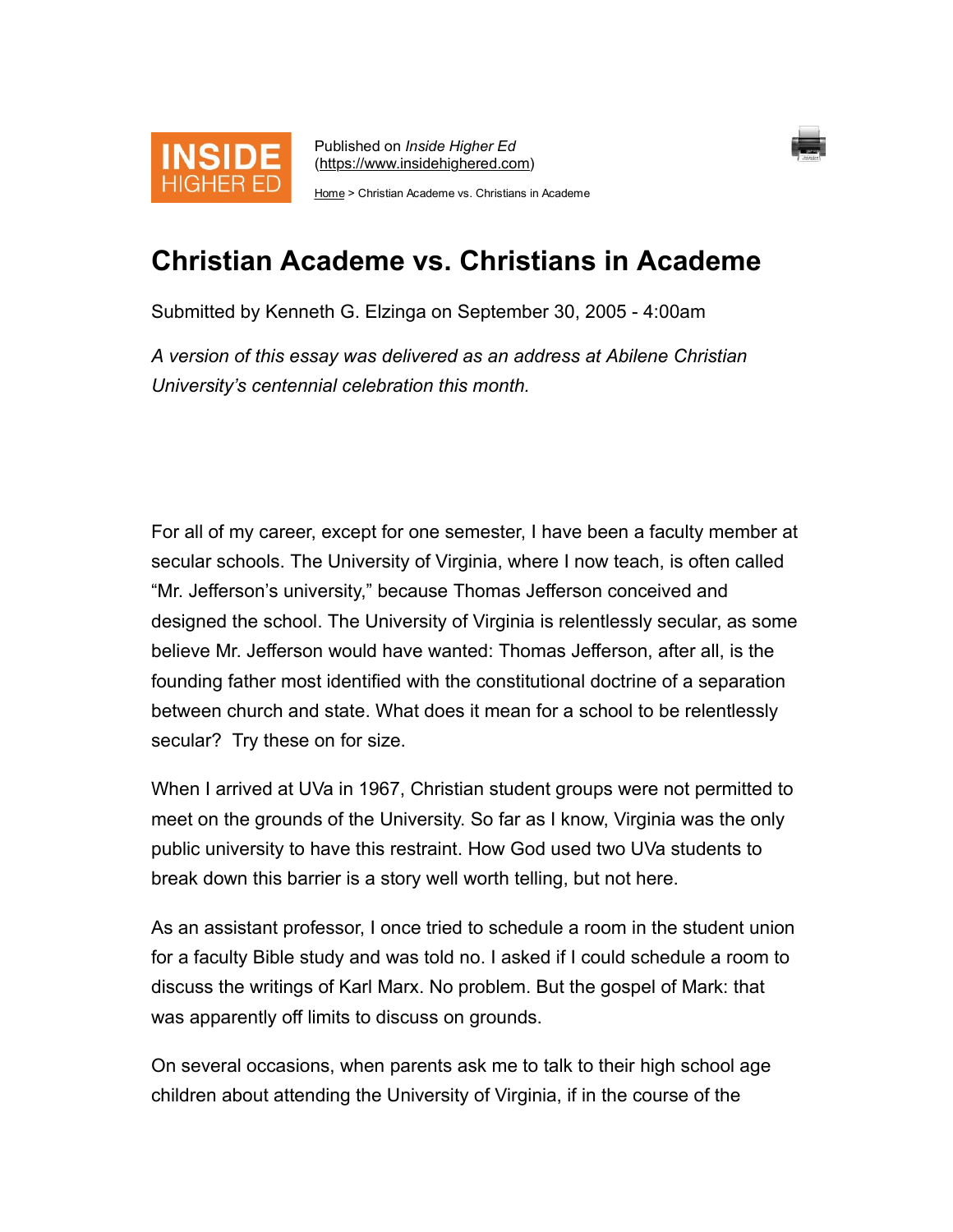conversation I learn that the children are followers of Jesus, I ask them if they are considering a Christian school as well. And if not, I ask why. And we have a conversation about Christian versus secular schools.

I am, in other words, a friend of Christian higher education even though I have been called, as a matter of vocation, to be at a secular school.

That is the background I bring to the question I address here: What is the difference between Christians in higher education and Christian higher education?

I can talk more knowledgeably about Christians in higher education since I am one. Christians in higher education, at secular schools, can be placed in two different bins or categories. I'm not happy with the terms, but I'll call one group the "privatizers" and the other, the "evangelicals."

Privatizers in higher education view their faith as disconnected from their work as professors. They are involved in a local church (often heavily involved); if they are married, they are probably faithful to their spouse; if they have children, they love their kids; and their names do not show up in the newspapers having done something that embarrasses their school.

But these professors, the privatizers, are not identified at their schools as Christians; this aspect of their identity may never be known by students or colleagues. Not that their faith is a deep or dark secret; they probably consider the information irrelevant. They are identified as professors of chemistry or accounting or German literature. That's it. Their Christian faith is private and apart from their jobs.

These professors live in two worlds, not simultaneously, but sequentially: one is secular; that's the campus; the other is sacred; that's their church.

Now let me say, as an aside, that by my observation some Christian faculty at Christian colleges and universities live like privatizers as well. I have yet to decide whether this is sad, or scandalous, but they are not the subject of this discussion.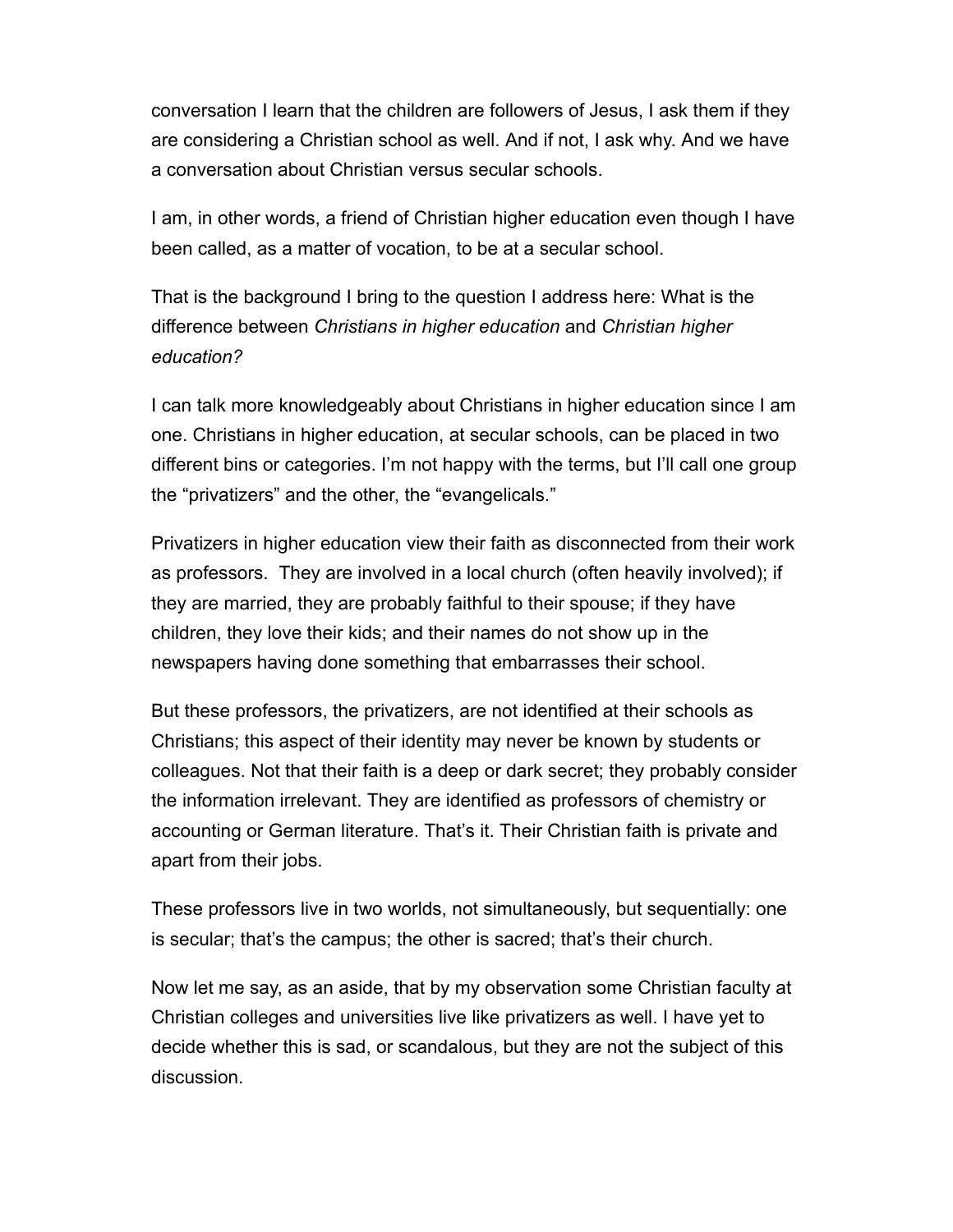The second kind of Christian professor in higher education I'll call the evangelical. The professors, researchers, and scholars in higher education I have labeled the evangelicals believe that the quest for truth begins and ends with Jesus. Their work involves teaching and research in their disciplines. But their calling entails extending the reign of Jesus into all realms.

The evangelicals resonate with the words of the Dutch Reformer Abraham Kuyper: "There is not one square inch of the entire creation about which Jesus Christ does not cry out, 'This is mine! This belongs to me.'"

These professors can be found giving talks to the campus chapter of Inter-Varsity Christian Fellowship, or Campus Crusade for Christ; or the Fellowship of Christian Athletes, or a dozen other parachurch organizations on their campuses.

These professors can be found leading a Bible study in their office with students or other faculty.

These professors can be found having office hour conversations about the Christian faith, as well as office hour conversations about sociology and microbiology.

These professors can even be found praying for the spread of the gospel on their campuses. These are professors who, in accord with I Peter 3:15, are "always ready to give a defense of the hope that is within them," but should be doing so, as Peter makes clear, "with gentleness and reverence."

But you will *not* find these professors praying before class; you will *not* find these professors explaining the gospel in the classroom; you will not find these professors teaching their courses from a "Christian perspective." While they are Christians in higher education, their institutional environment is not one of Christian higher education. Their lectures will not begin with a prayer nor will they end with an altar call.

Indeed, Christian scholars in higher education at secular schools must be scrupulously fair and impartial with their students who are not followers of Jesus, treating the academic endeavors of these students the same way they would those students who share their Christian convictions.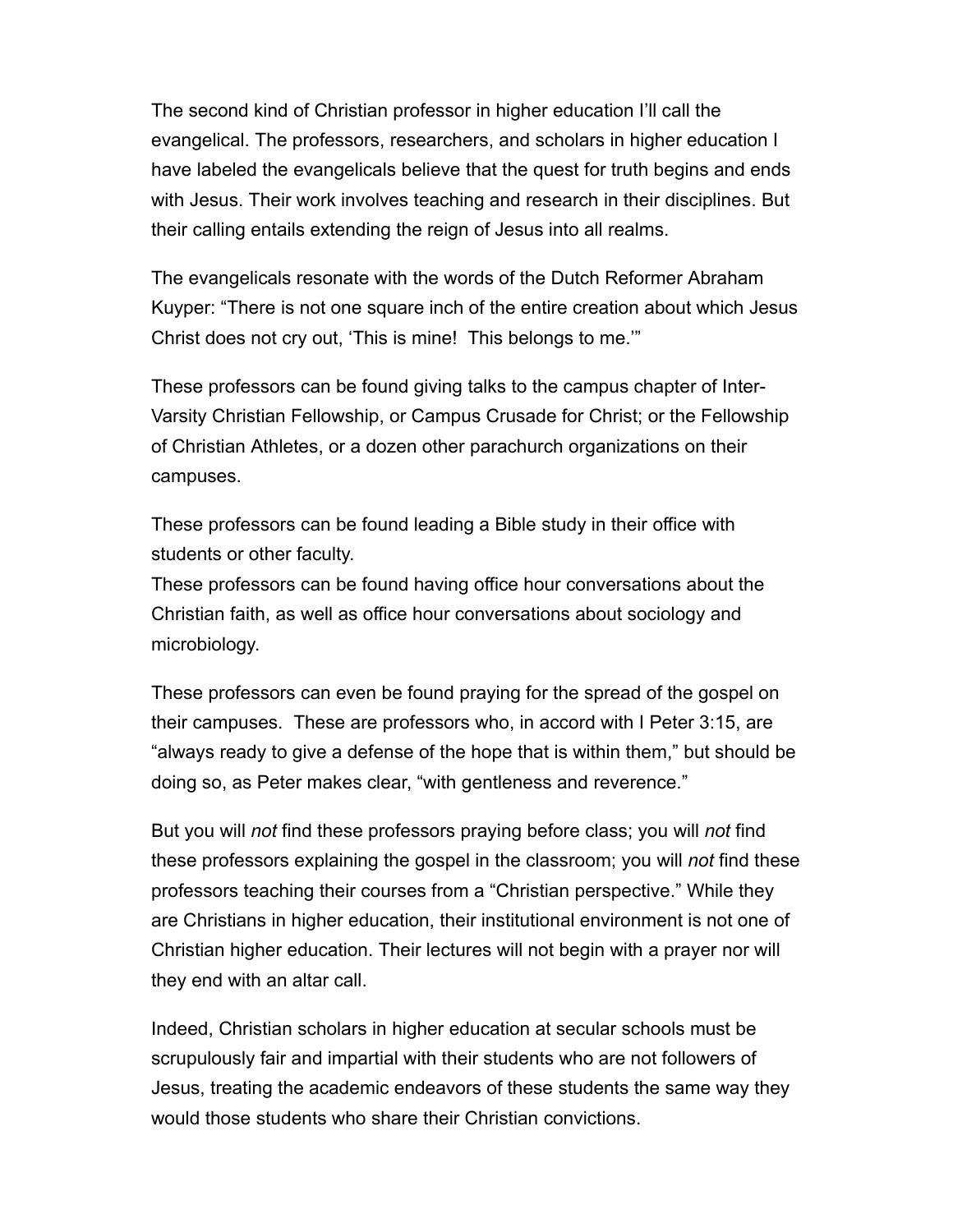Now here's what tricky to describe. It is not so much that, as Christians, these professors, the evangelicals, operate under the radar screen. In my own case, for example: probably most of my students know that I am a follower of Jesus. There are signs up on campus announcing talks that I give to student Christian groups.

Evangelical professors may be quite visible as Christians at their secular colleges and universities. But they operate under the constraint that, fundamentally, they have been hired by their institutions to teach and do research in a particular discipline or subject matter, not to evangelize.

To the extent they are open about their Christian faith, the evangelicals do so the same way that professors who are enthused about sailing or cooking can share with students something about their life outside the classroom.

A professor who is passionate about sailing can make that known to her students; her students may find that interesting; her students may even become interested in sailing. But all of her students understand that an interest or disinterest in sailing has nothing to do with the treatment the student receives in being taught chemistry or accounting. My students understand that their grade is in no way affected by their own religious beliefs, or lack thereof.

So these are two versions of Christians in higher education. In my reductionistic, bimodal distribution, one Christian professor sees his faith as largely irrelevant to his job. For the other, her job is fully under the Lordship of Jesus as a calling.

Now let me turn to Christian higher education. What should it look like?

What should Abilene Christian University and other Christian institutions be like, compared to the University of Virginia, my school? How should the two schools differ? What's the difference between my being a Christian in higher education and schools like Abilene Christian being a part of Christian higher education?

Christian higher education does not start with Christian students. That may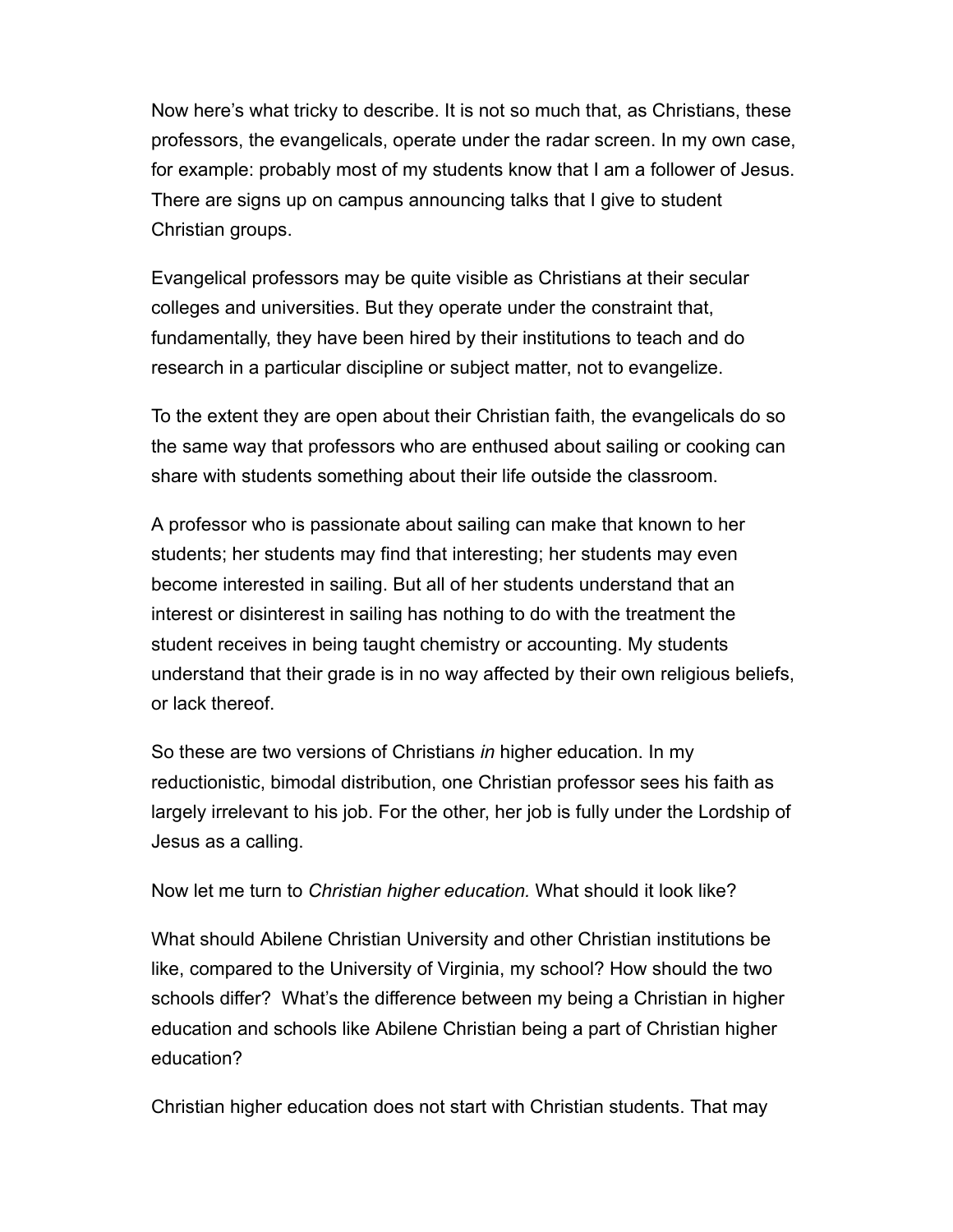surprise you. But I would hope Christian institutions do not have a Christian litmus test for students.

If students want to be a part of Christian higher education, they should be welcome. The Christian faith is defensible; the Christian faith is compelling; the Christian faith is true. So let unbelievers live and learn in the environment of Christian higher education and test the faith.

Jesus did not throw out Doubting Thomas. Christian higher education should be a place that welcomes Doubting Thomases, as students.

But Christian higher education should be dominated by a faculty who are followers of Jesus.

The majority of faculty at a school of Christian higher education should be Christians. The institution makes no sense if that is not the case. Students are transients; they come and go. Christian higher education is defined by a core of faculty who believe that Jesus is the way, the truth, and the life (John 14:16), that every thought is to be made captive to Him and they are not ashamed of the gospel.

My undergraduate school was begun by Baptists many years ago. I have no doubt that the founders of this college were committed Christians who had a vision for a school that would have a Christian foundation. Over the years, the influence of Christianity waned at this school, as it has at so many colleges and universities.

When I was an undergraduate, I remember the college president stating that the school had hired its first avowed atheist on the faculty. This was announced with a measure of pride, as a sign of how the school was coming of age.

I look back upon that now as the time when Ichabod, "the spirit has departed," should have been written across the campus gates.

For those who would object that a faculty predominantly Christian will suppress freedom of inquiry and the pursuit of truth, I would respond in two ways. The first is the chronicle of how secular authorities have suppressed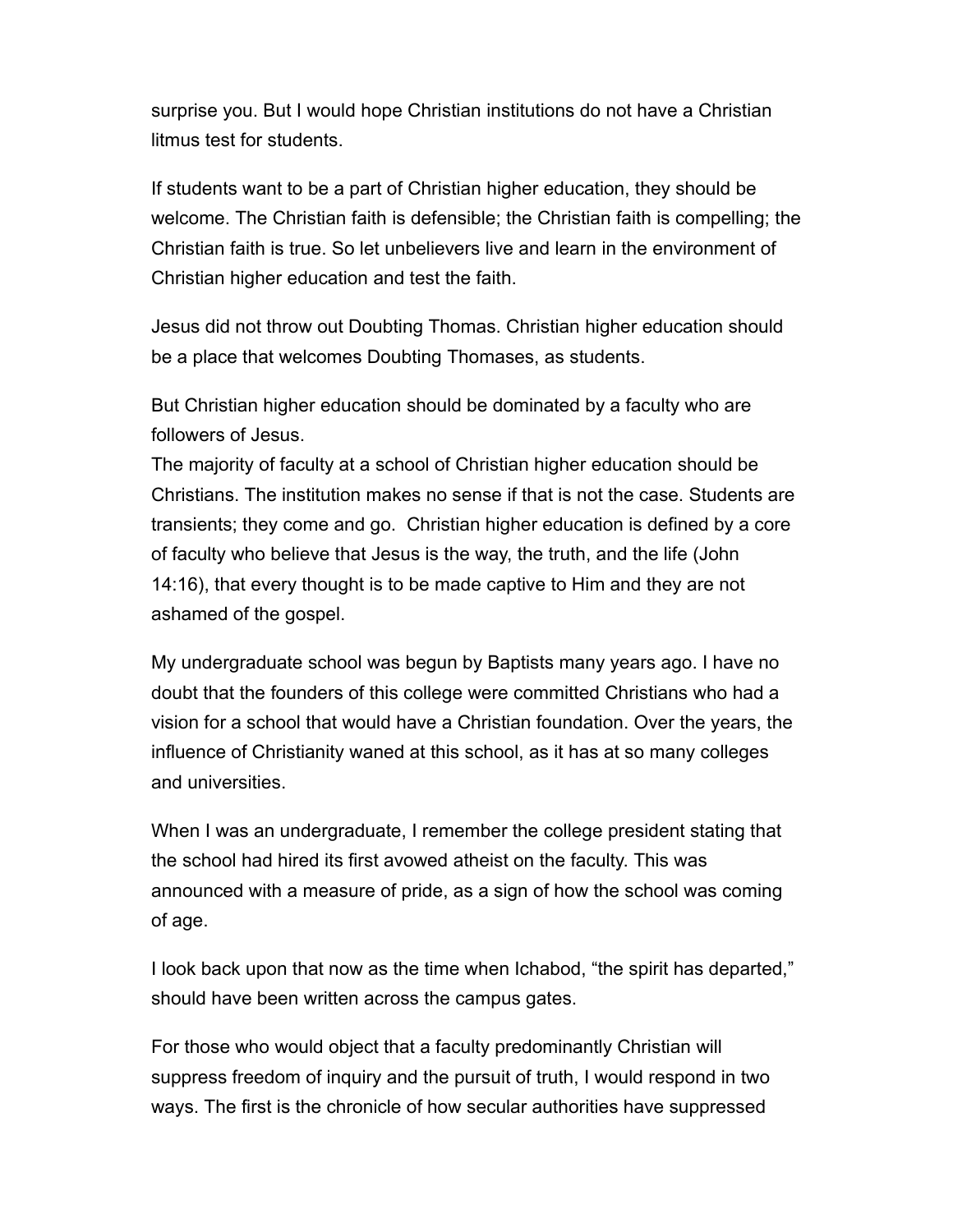truth as well. The second is with a rhetorical question: if Christian higher education is not made so by Christian educators, what is the alternative paradigm that merits the label?

If Christian higher education starts with Christian faculty, it must also have rules for living in a Christian community. But the rules are derivative of Christian higher education; they are not the foundation.

Years ago, T.S. Eliot put the matter this way: "The purpose of Christian higher education would not be merely to make men and women pious Christians… A Christian education must primarily teach people to be able to think in Christian categories."

On this point, I may have a different view than parents as to why their children should be at Christian colleges. I know parents who want their children to go to a school with Christian roots because they think their children are less likely to get involved in drugs, less likely to get AIDS, less likely to fall in love with a non-Christian, less likely to... well, it's a long list -- but the list goes right down to less likely to end up wearing a ring in their lip.

I don't want to make light of these parental concerns. But my concept of Christian higher education travels in a different direction than rules of student conduct. I happen not to think that Christian higher education should be safe. I think Christian higher education should have an edge to it, just as it was dangerous to hang around with Jesus.

## The Components of Christian Higher Education

Christian higher education should be defined primarily by differences in teaching; differences in credentialing; and differences in mentoring. The faculty is pivotal in each of these.

If I had time to say more, I would discuss how Christian higher education would be defined by differences in facilities and athletics. If I had time to say still more, I would discuss differences in curriculum, tuition, and even the campus bookstore.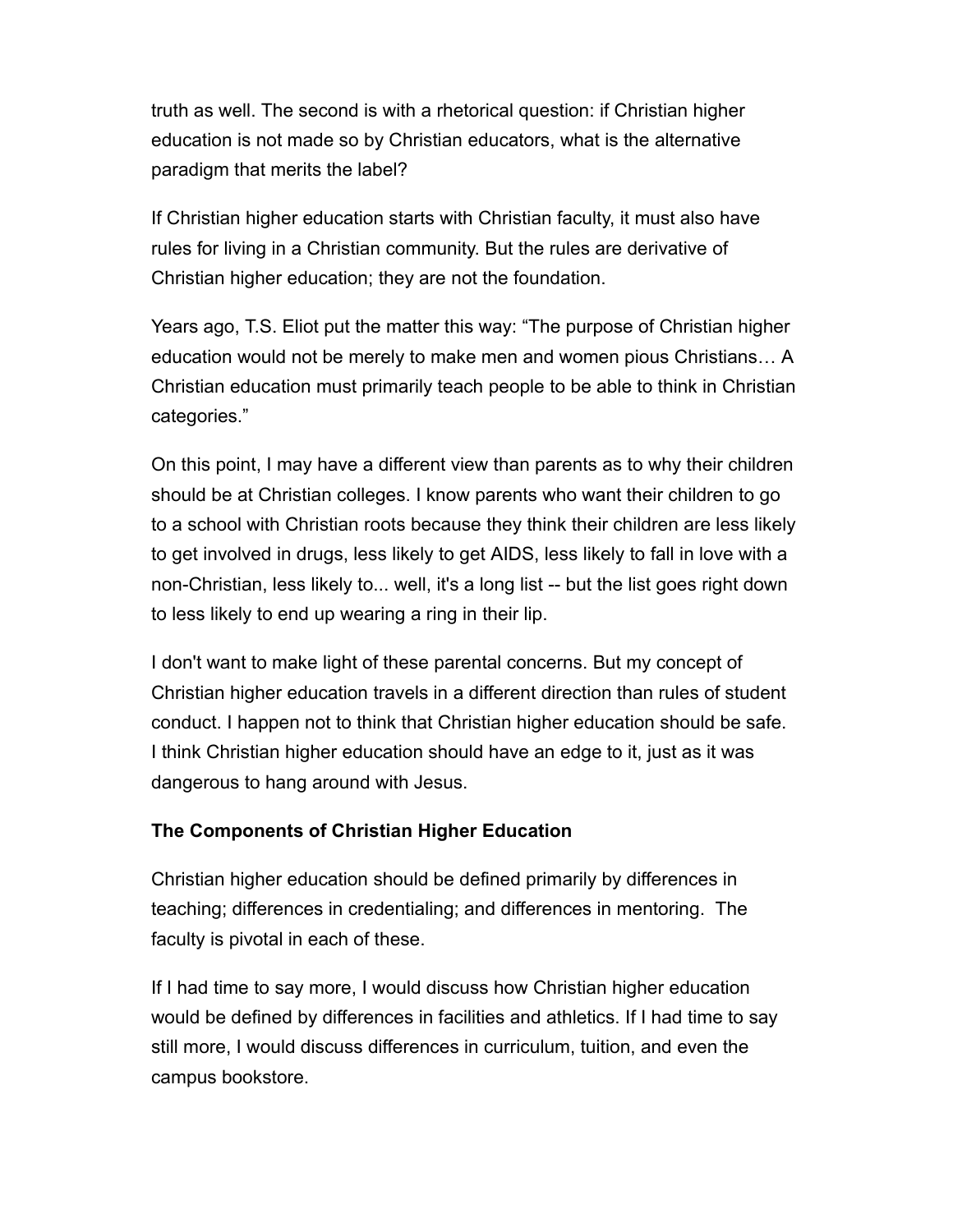I mention all these because the difference between Christians in higher education and Christian higher education is not minor, cosmetic, or even converging. Christian higher education should be radically different. And if my French were better, I would say, vive la difference.

Teaching. It probably goes without saying that when a physicist at ACU teaches Bernoulli's theorem, it is not taught differently than it would be taught at UVa. When I teach the economic principle of elasticity of demand at UVa, I am confident the same formula is taught at ACU.

But when I teach the economic theory of income distribution at UVa, it is not fair game for me to ask: What might the Biblical principle of gleaning -- leaving some extra grain in the fields for the poor -- teach about income distribution in an industrialized society?

But one can and should have this kind of conversation in Christian higher education.

This is called integration: integrating the Christian faith with one's discipline. It is not easy to do. And it will involve different shapes and forms in different disciplines to take the Bible's great themes of Creation, Fall, and Redemption and weave them into classroom discourse.

To my mind, this is the great distinctive between Christian higher education and Christians in higher education. The classrooms and laboratories and seminar rooms of Christian higher education are places where faculty and students are free to explore topics that are, to some extent, off-limits to Christians at secular universities, or simply irrelevant to the academic discourse at secular schools.

If the faculty members in Christian higher education simply believe their job is to teach what they learned in graduate school, and go home and be good church members, then integration won't take place. And the school will produce a generation of students, many of whom will believe there is a gap between the secular and the sacred.

Joel Carpenter has written that every Christian school needs some faculty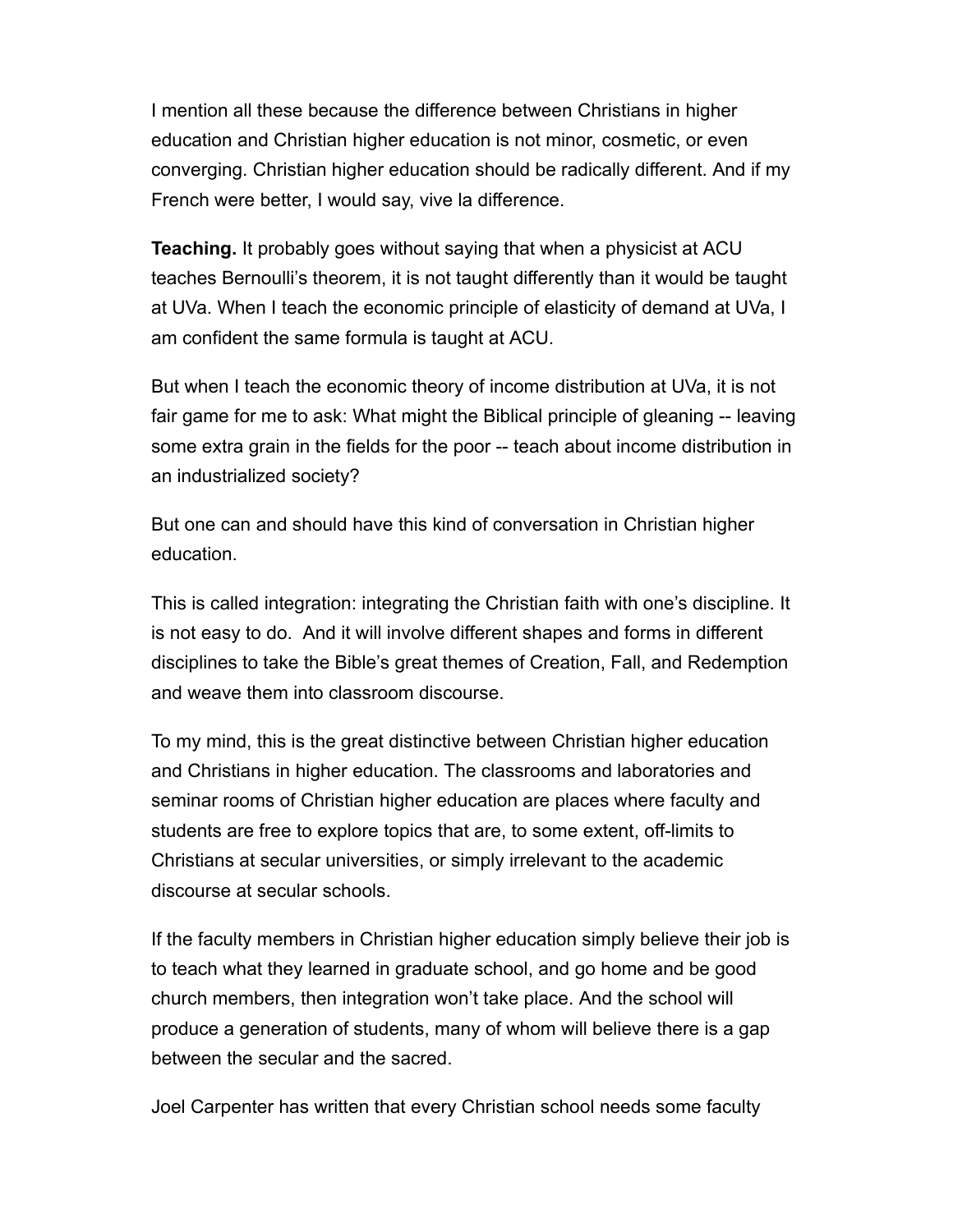"who focus on questions of faith and knowledge and a Christian worldview," but goes on to add that in Christian higher education "[e]very professor must in some sense be a lay theologian."

Credentialing. The business world emphasizes credentials. The professions of law and medicine emphasize credentials. But in higher education, we really emphasize credentials. We put them before our names, after our names; we calibrate and quantify performance; we rank people all the time; we look up to and look down on people according to performance-based credentials or titles.

For years I wrote a personal letter of congratulations to every student of mine who got an A+. I was proud of them. They made me look good too. I still do this, but now I write a letter to every student who fails my classes. Last fall I wrote 30 of these letters.

I suspect Jesus would have thought first to write the F students. Christian higher education would recognize (before I did) that the A+ students already get lots of strokes. It took me about 20 years to catch on to writing the young men and women who failed my class, and whom, perhaps, I had failed as their servant.

De-emphasizing credentials is a mark of Christian higher education. I am much taken by the Apostle Paul's example here.

How does Paul generally state his credentials? Right at the front of his epistles. Read the first verse of Romans, "Paul, a servant of Christ Jesus"; Philippians 1:1, "Paul and Timothy, servants of Christ Jesus"; Titus 1:1, "Paul, a servant of God and an apostle of Jesus Christ." In higher education, a servant is not much of a credential. It should be in Christian higher education.

I consider credentialing one of the most important areas of distinction between Christian higher education and secular schools.

It should please us when Christian college graduates get into Ivy League schools for graduate work. But in Christian higher education, it should also matter that students are growing in the grace and knowledge of the Lord Jesus Christ.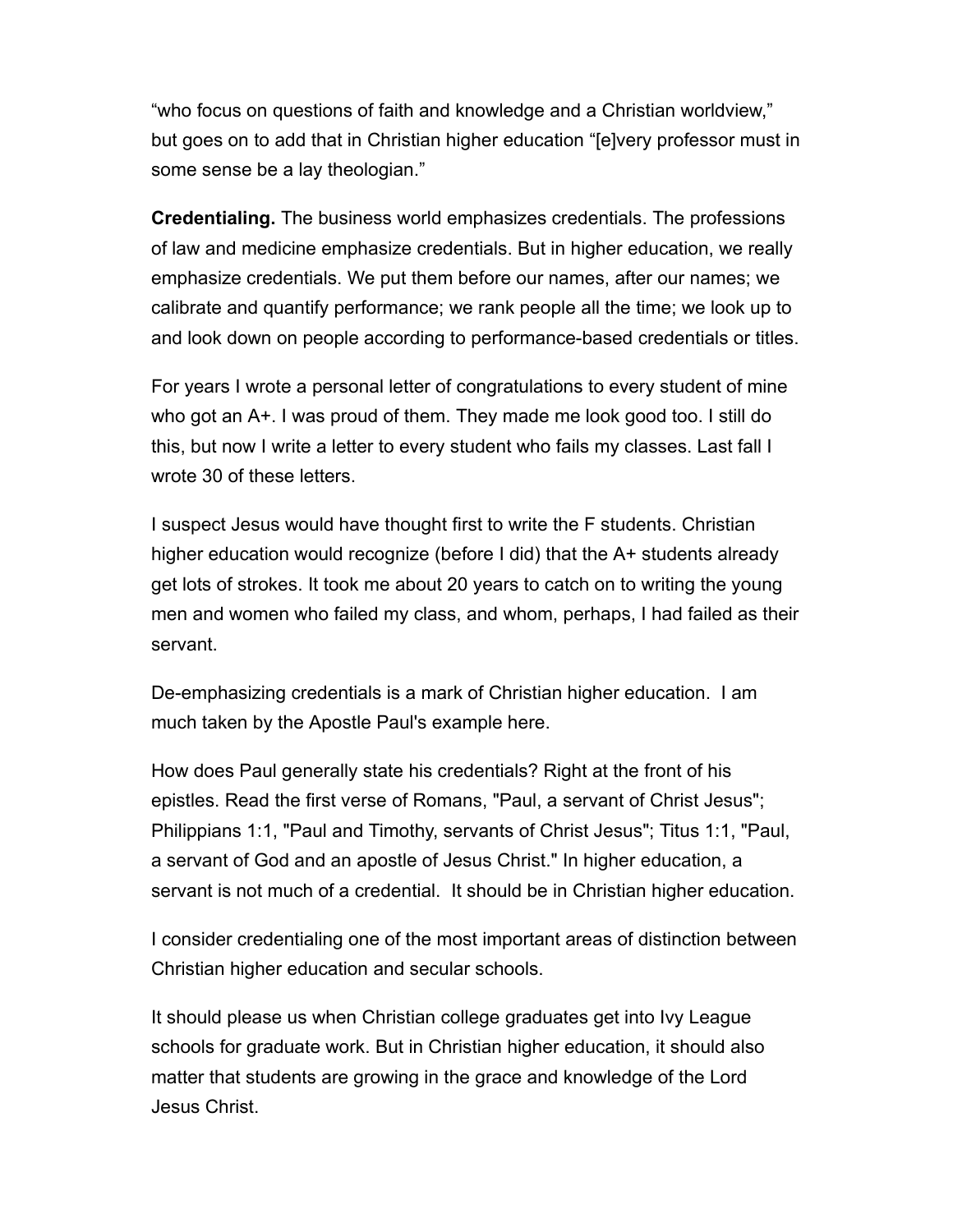That students who were estranged from their families have, as a result of being in Christian higher education, been reconciled to their families. That students who came to these institutions unredeemed now know Jesus as Lord and Savior. That students who entered shackled by materialism are now free of these bonds. That students who were chronically dishonest now let their "nay be nay and their yay be yay." That those who were snobs, because of being part of their academic community, now are marked by humility.

Precisely how Christian higher education recognizes sanctification, and commends it, I am not sure. Abilene Christian University can place ads about Ivy League admissions. But somehow, this and other Christian institutions need to recognize and acknowledge to the community that their very best students are the sanctified ones, the broken ones, that God can use.

Students in Christian higher education need to know that the faculty values this: that professors admire godliness; that the faculty's deepest satisfaction as professors comes from seeing students become what God wants them to be -- people for whom Jesus Christ is preeminent.

It would be great if Abilene Christian University had a Rhodes Scholar every year and the public relations office milked that for all it was worth. And in today's world, that honor is worth a lot to a school. But I would be even more impressed if ACU was turning out Christians who advanced the Kingdom in ways that I might never read about in the newspapers or see on television.

If you read the alumni magazine at my institution, you will find all kinds of entries about the worldly accomplishments of UVa graduates. That's what I would expect.

What would I expect the alumni magazine of a school in Christian higher education to look like? I ask because a school in Christian higher education should be a community of the Gospel. Perhaps entries like this:

Judy Jackson, class of 1974, finally has overcome the love of possessions that used to shackle her.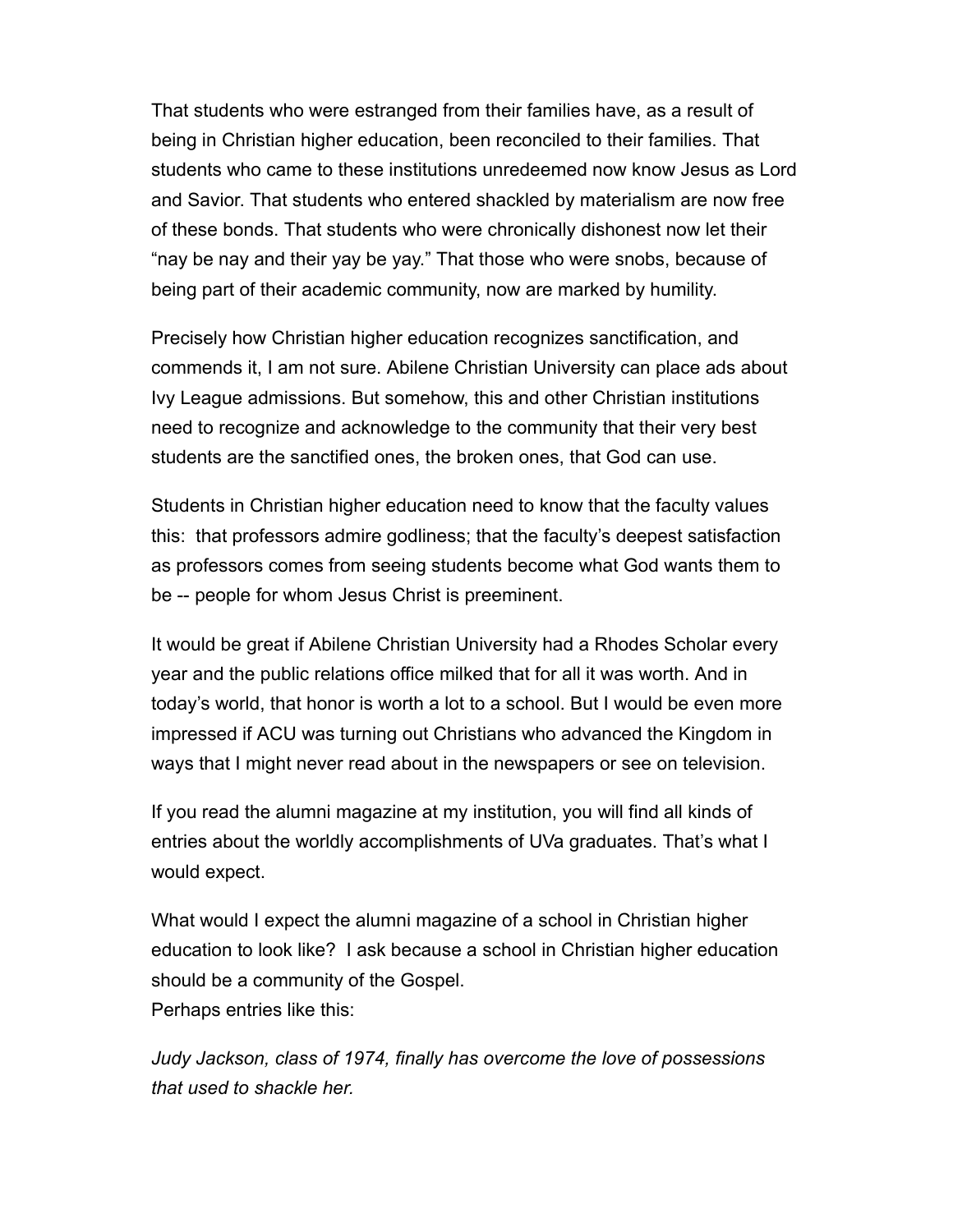Tom Phillipson, the student most into drugs in the class of 1996, has accepted Jesus as his savior.

Shawna Brown, class of 2003, has been reconciled with her parents.

Daryl Hendrix, class of 1999, has developed an affection for God's word that eluded him when he was in college.

If you have ever read alumni magazines, you will realize how peculiar entries like these would be. But, let me tell you something: when you teach at a secular school, you grow accustomed to the Christian faith being peculiar.

One of the chief functions of any Christian community is the gracious, loving diagnosis of the idols worshipped by members of the community. A Christian college or university should be a community where it is safe and normal to talk to one another about the false gods that capture our hearts.

Mentoring. I would expect Christian higher education to be full of professors who mentor students. Not just teach them chemistry and accounting; not just teach them biology and Spanish; but model out for them how to walk with Jesus. Not because these faculty members have mastered how to do this, but because they have been pilgrims longer, because they have experienced more often the consequences of sin and redemption.

I have been surprised, in my travels, at how few faculty members in Christian higher education mentor students. When I have asked why, the answer I have heard is: well, that's for the Dean of the Chapel to do, or that's the job of the Dean of Students office.

I am an economist, so I appreciate that answer. It is right out of Adam Smith; it appeals to what Adam Smith called the specialization and division of labor.

But I can restrain my enthusiasm for the answer. To me, it means that Christian higher education has professors who are not investing in the lives of students beyond teaching them chemistry and accounting and biology and Spanish.

But you can learn chemistry and accounting and biology and Spanish